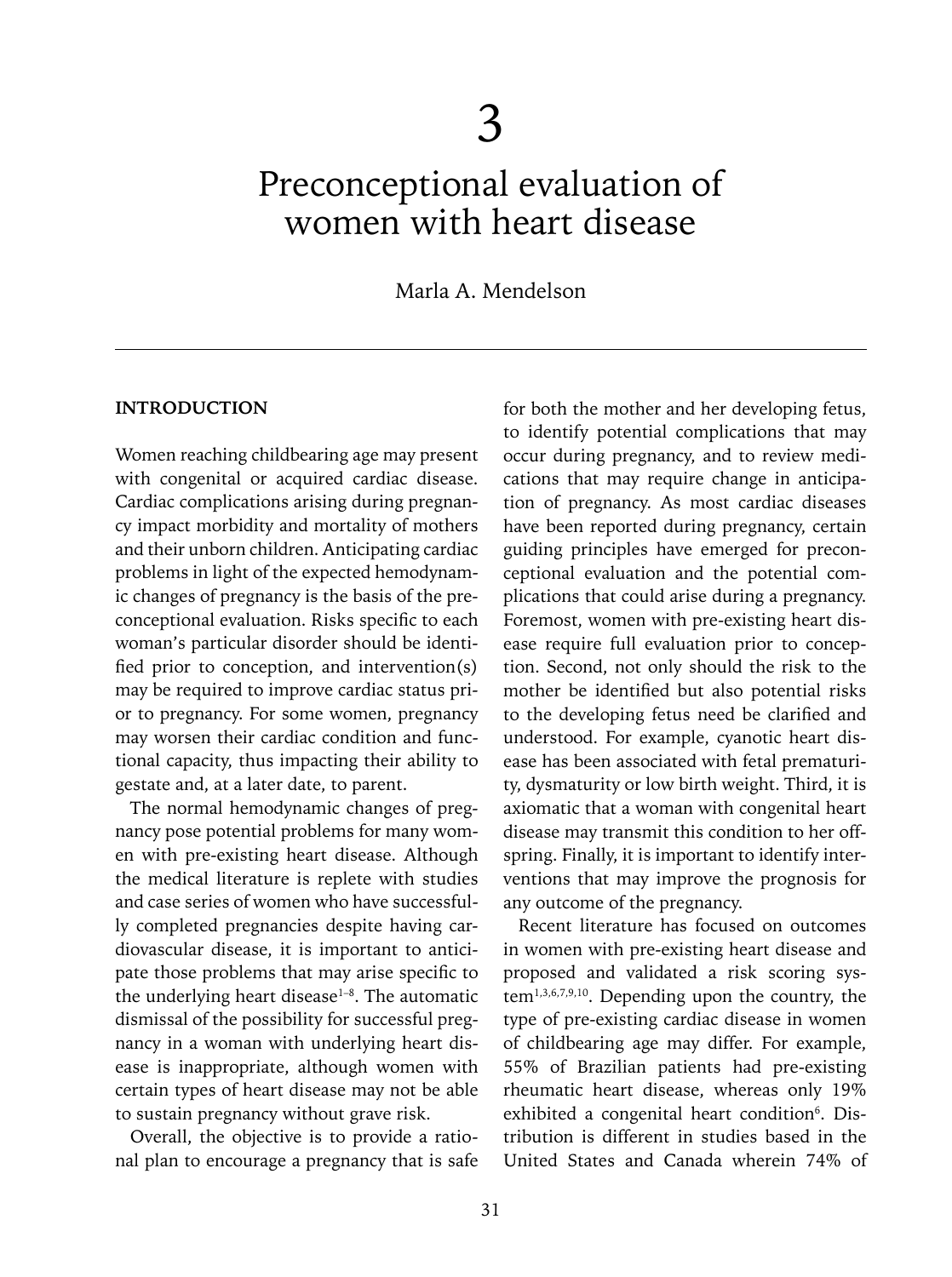women had underlying congenital heart disease, 22% acquired heart disease and 4% isolated arrhythmias.

The adverse cardiac events common to all the studies include congestive heart failure, pulmonary edema, arrhythmias, thromboembolic events, angina, endocarditis and a decrease in the New York Heart Association functional class. Canadian researchers developed a risk score of one for each identified predictor of risk which includes: (1) prior cardiac event (heart failure, transient ischemic attack or stroke); (2) New York Heart Association class greater than two or the presence of cyanosis; (3) left heart obstruction with mitral valve area less than  $2 \text{ cm}^2$ , or aortic valve area less than 1.5 cm<sup>2</sup>, or left ventricular gradient greater than 30mmHg; and (4) ejection fraction less than 40%. In the population of women with congenital heart disease: zero risk points was associated with a 5% risk of adverse events; one risk predictor carried an 18% risk of adverse events; and two or more risk factors predicted a complication rate of 57%10. Predictors for neonatal complications included poor functional class of the mother or cyanosis, left heart obstruction, anticoagulation or multiple gestation.

## **HEMODYNAMIC RISKS OF PREGNANCY IN WOMEN WITH CARDIAC DISEASE**

The overriding concern regarding maternal morbidity and mortality relates to the type of underlying heart disease and the degree of functional limitation. Women with pulmonary hypertension or systemic ventricular dysfunction cannot tolerate the hemodynamic changes of pregnancy; therefore, these problems constitute contraindications to pregnancy. Contraindications to pregnancy are listed in Table 1.

The expected hemodynamic changes of pregnancy vary with respect to the type of cardiac lesion. For example, the woman with mitral regurgitation, because of the vasodilatation and decrease in afterload occurring during pregnancy, may actually have a decrease in her valve regurgitation during pregnancy. The hemodynamic changes in pregnancy are summarized in Table 2. Simply put, the changes of pregnancy may be deleterious and not tolerated in the setting of impaired systemic ventricular function<sup>5,9</sup>. During pregnancy with its associated 50% increase in blood volume, the heart may become dilated, and this may lead to further dysfunction in an already compromised ventricle. Because these changes may

| Contraindication                                                                                 | Potential risk                                  |
|--------------------------------------------------------------------------------------------------|-------------------------------------------------|
| Absolute: cardiac condition imperils<br>maternal and fetal outcome                               | Worsening of function                           |
| Systemic ventricular dysfunction (New York)<br>Heart Association functional class III, IV)       | Congestive heart failure; postpartum impairment |
| Pulmonary hypertension/Eisenmenger's syndrome Increased maternal mortality; cyanosis; fetal loss |                                                 |
| Relative contraindication: high-<br>risk pregnancy anticipated                                   |                                                 |
| Severe mitral or aortic valve stenosis                                                           | Congestive heart failure; atrial                |
|                                                                                                  | fibrillation; thromboembolism                   |
| Aortic dilatation (Marfan syndrome/<br>bicuspid aortic valve)                                    | Aortic dissection or rupture                    |
| Prosthetic (mechanical) heart valve                                                              | Valve thrombosis or bleeding                    |

**Table 1** Cardiac contraindications to pregnancy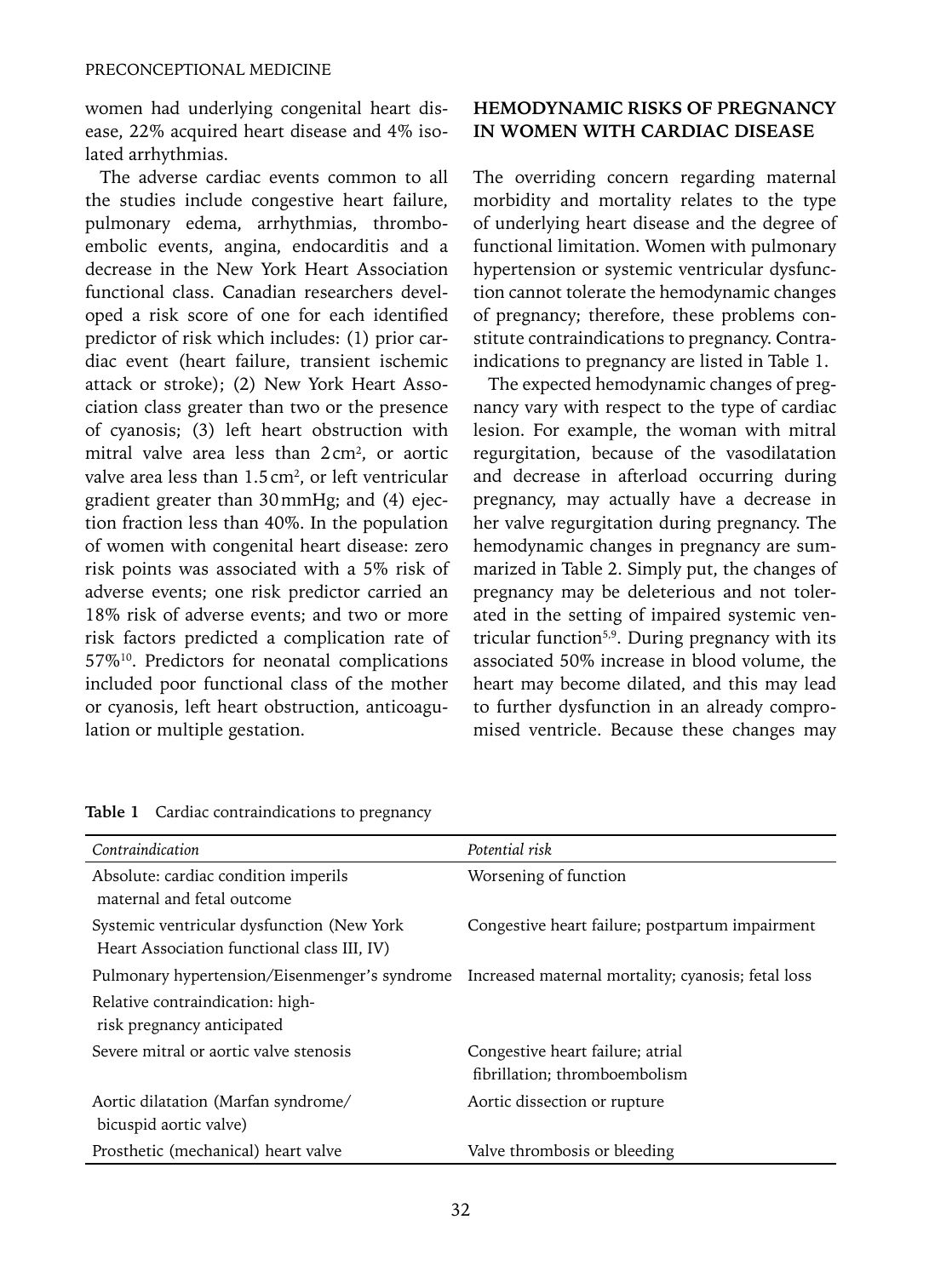| Hemodynamic alteration       | Time of peak effect | Potential risks                                                                                                     |
|------------------------------|---------------------|---------------------------------------------------------------------------------------------------------------------|
| Cardiac output 130–50%       | $20-24$ weeks       | Women with limited cardiac<br>function or reserve may develop<br>congestive heart failure                           |
| Stroke volume ↑20%           | $20-24$ weeks       | Increased preload is a problem for<br>obstructive lesions (mitral or aortic<br>stenosis) or ventricular dysfunction |
| Heart rate $\uparrow$ 10–20% | Third trimester     | Tachycardia causes palpitations<br>and impairs ventricular filling                                                  |
| Blood volume 140\%           | $20-24$ weeks       | 'Physiologic' anemia of pregnancy<br>caused by reduced increase<br>in erythrocyte mass                              |
| Peripheral vasodilatation    | Throughout          | ↓Blood pressure; ↓valvular<br>regurgitation                                                                         |
| ↑Minute ventilation          | Second trimester    | Sensation of tachypnea or dyspnea                                                                                   |

**Table 2** Summary of expected hemodynamic changes of pregnancy

persist during the postpartum period as well, it is important that the preconceptional evaluation should attempt to anticipate whether further cardiac decompensation may occur as a result of the pregnancy.

Pulmonary hypertension constitutes a contraindication to pregnancy (Table 1). This may occur as primary pulmonary hypertension, which commonly occurs in young women; certainly any symptoms of exertional chest pain or syncope may be a manifestation of pulmonary hypertension. Pulmonary artery pressure may be estimated using non-invasive echocardiography testing. If concern is present about elevated pulmonary pressure, the patient may need to proceed to cardiac catheterization to assess the intracardiac and intravascular pressures, as pulmonary hypertension has been associated with 50% maternal mortality. Even secondary pulmonary hypertension due to the underlying congenital heart disease confers a risk of mortality. A woman having undergone surgical repair may have residual hypertension that could confer a pregnancy risk. Such risks persist into the postpartum period as well<sup>5</sup>.

## **MATERNAL MEDICATIONS**

It may not be prudent to abruptly stop all previously prescribed medications once it is known that a woman with a diagnosed cardiac condition is pregnant<sup>11,12</sup>. Medication choices are an important aspect of preconceptional counseling. Alterations in medications should be part of the preconceptional evaluation; normally this process involves changing the patient to medications that may be better tolerated and safer during pregnancy. Indeed, medications to improve cardiac status may be necessary for a successful pregnancy outcome. Certain of these have been classified as contraindicated during pregnancy and have received a Food and Drug Administration (FDA) classification of 'X'. The common cardiac medications and their potential problems for pregnancy are summarized in Table 3.

Unfortunately, research on medication during pregnancy is limited; even the FDA classification is based on isolated case reports and animal studies. Medication risks must always be outweighed by their potential benefits, and,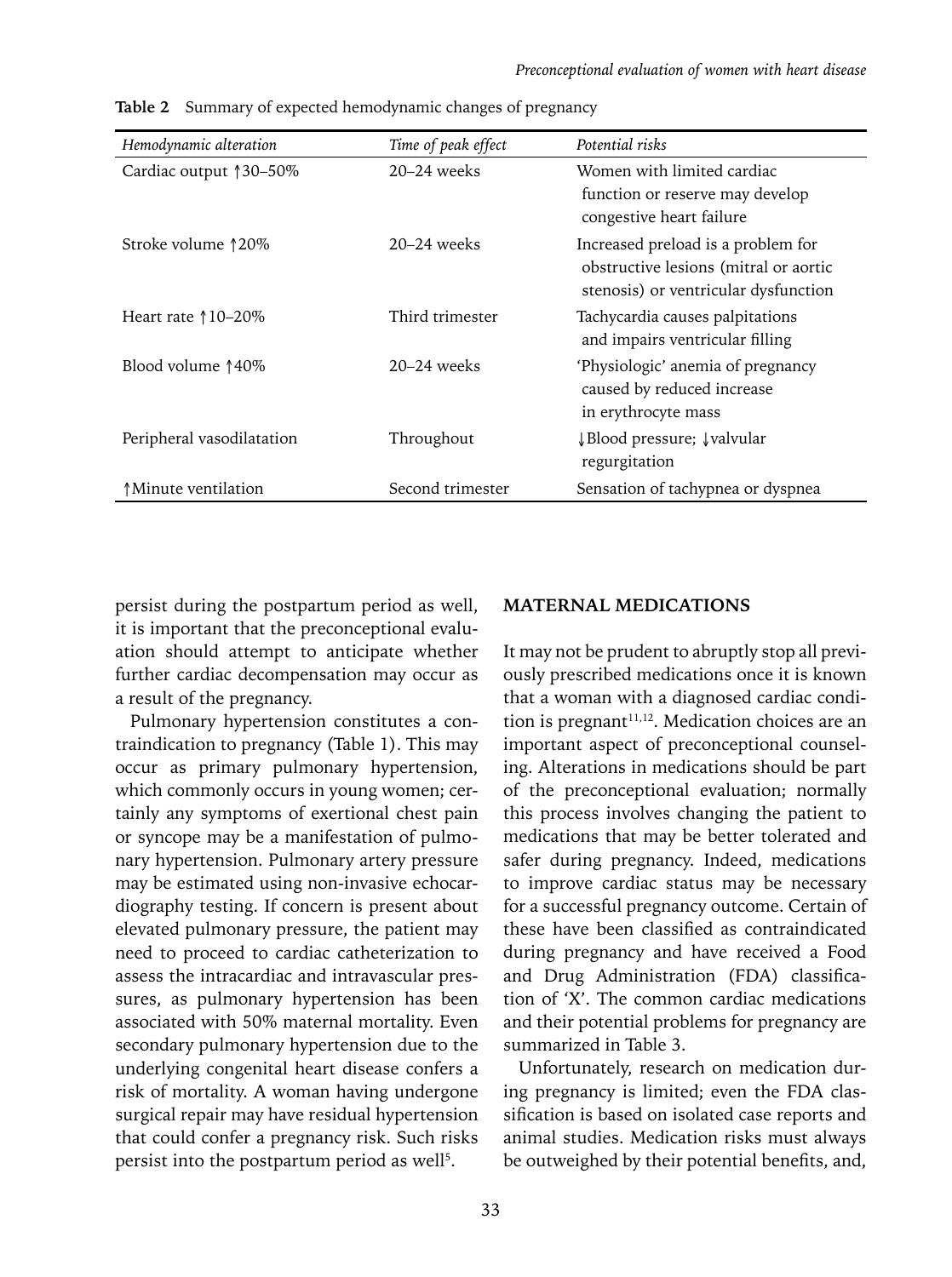#### PRECONCEPTIONAL MEDICINE

| Medication               | FDA class | Risks in pregnancy             | Recommendations                  |  |  |
|--------------------------|-----------|--------------------------------|----------------------------------|--|--|
| Warfarin                 | X         | Teratogenic; bleeding          | Avoid in first trimester and     |  |  |
|                          |           |                                | prior to delivery; dose $<$ 5 mg |  |  |
| Aspirin                  | C/D       | Bleeding; early ductal closure | Low dose if possible             |  |  |
| Digoxin                  | С         |                                | Continue                         |  |  |
| Diuretics                | B/C/D     | Hypovolemia;                   | Use only for congestive heart    |  |  |
|                          |           | electrolyte disorder           | failure or pulmonary edema       |  |  |
| Atenolol                 | D         | Hypotension                    | Change to metoprolol             |  |  |
| Metoprolol               | C         | Hypotension                    | Continue if indicated            |  |  |
| Calcium channel blockers | C         | Hypertension; uterine effects  | Continue if indicated            |  |  |
| Hydralazine              | C         | Hypotension; fetal             | May be continued if necessary    |  |  |
|                          |           | thrombocytopenia               |                                  |  |  |
| ACE inhibitors           | D         | Fetal abnormalities            | Discontinue; change              |  |  |
|                          |           |                                | to hydralazine                   |  |  |
| Amiodarone               | D         | Fetal thyroid disorder         | Continue if necessary            |  |  |

**Table 3** Cardiac medication during pregnancy

ACE, angiotensin converting enzyme

in some populations as discussed below, women definitely need to continue to take their medications.

#### **CONGENITAL HEART DISEASE**

The population of women of childbearing age who were born with heart disease is increasing because of the advances in cardiac surgery, diagnosis and intervention during childhood. Each type of problem, whether it be a shunt, valvular or complex congenital heart lesion, needs to be examined uniquely with regard to potential risks of pregnancy.

## **Shunt lesions**

#### *Atrial septal defect*

In an adult an unrepaired atrial septal defect (ASD) carries a theoretic risk of paradoxical embolus. This is of particular concern during pregnancy, because as the pregnancy progresses a woman becomes more hypercoaguable. Although earlier literature suggested such individuals be prophylacticly anticoagulated, this is not warranted in an ambulatory patient. The potential risk of arrhythmia, particularly supraventricular arrhythmia, is also present. If the defect is particularly large, bidirectional shunting may be present. In the setting of chronic right to left shunting, increases in the pulmonary pressure may result in Eisenmenger's syndrome, which results from progressive increases in pulmonary vascular flow causing changes within the pulmonary vasculature. The shunt eventually reverses from right to left, and the patient becomes cyanotic. In this setting, pregnancy is contraindicated because the patient cannot tolerate the hemodynamic changes of pregnancy. Also, cyanotic mothers have a high risk of having small for gestational age infants, which increases their risks. Echocardiography with Doppler may quantify the pulmonary artery pressure. If there is a concern regarding hypertension, a right-heart catheterization may be indicated for a definitive diagnosis. The overall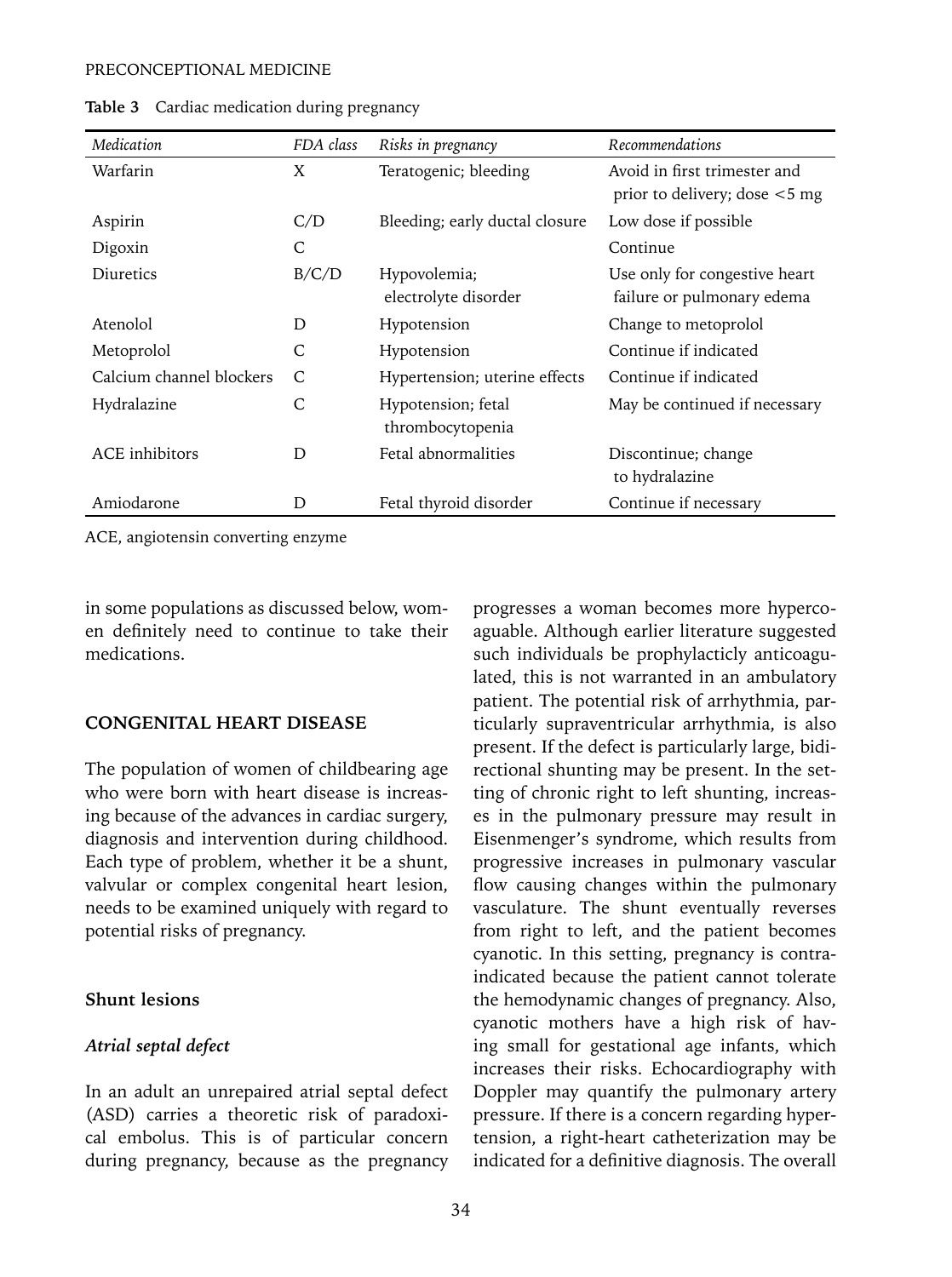Women with a repaired ASD may exhibit residual shunting which then would confer the risk of paradoxical embolus. The repair may consist of a surgically placed patch or catheter-based device, and the risk of arrhythmias may persist. Symptoms suggestive of arrhythmias should be investigated prior to pregnancy. Women born with a primum ASD may have also had a cleft mitral valve. Despite repair of the mitral valve in childhood, significant mitral regurgitation may be present in the adult. Although unrepaired, there is still an increased risk of congenital heart disease in the fetus. In one report women with shunt lesions had the highest prevalence of obstetric and cardiac complications<sup>1</sup>.

## *Ventricular septal defect*

An unrepaired ventricular septal defect (VSD) confers a risk of endocarditis, pulmonary hypertension and aortic valve insufficiency. Usually there is a high pressure left to right shunting, and endocarditis may occur. A high velocity left to right shunt over time increases pulmonary arterial flow causing permanent vascular changes within the lung and, subsequently, pulmonary artery pressure increase. This may also result in an Eisenmenger's syndrome (see above). Due to the severity of the shunt and proximity to the aortic valve of a membranous VSD, there may be progressive aortic insufficiency. Progressive aortic insufficiency, increasing pulmonary pressures or a history of endocarditis are indications to close a VSD. Echocardiography with Doppler should help identify complications of a VSD in the preconceptional evaluation. It is important to remember in a woman with the Eisenmenger's physiology syndrome that her risks

persist after delivery when she is undergoing fluid shifts; they are also present with termination of pregnancy when there may also be fluid shifts and a drop in systemic pressure due to the effects of anesthesia. Such a decline in systemic pressure in a woman with Eisenmenger's physiology who already has a right to left shunt may worsen the right and left shunting thereby worsening the cyanosis.

After repair of a VSD, a residual shunt may put the patient at risk for endocarditis. A bundle branch block may be seen on the electrocardiogram, and, depending on the age of the repair, persistent elevation of pulmonary artery pressure may be noted by Doppler echocardiography or further defined by right heart catheterization.

## *Patent ductus arteriosus*

An unrepaired patent ductus arteriosus (PDA) presents a theoretic risk of endarteritis and pulmonary hypertension. This risk is related to the persistence of the connection between the pulmonary artery and the aorta. In adult life the shunt would be from left to right, and, therefore, there would be increasing flow within the pulmonary vasculature. Theoretically there may also be associated Eisenmenger's physiology.

This lesion can be repaired during childhood when the PDA is ligated; pregnancy is well tolerated in patients who have had a repair. However, their offspring still carry a risk of congenital heart disease. The patient may also have had a closure using a coil in a catheter-based intervention; theoretically pregnancy should be tolerated well as long as there is no residual pulmonary hypertension.

## **Complex congenital heart disease**

## *Coarctation of the aorta*

The adult form of coarctation of the aorta represents a narrowing of the aorta distal to the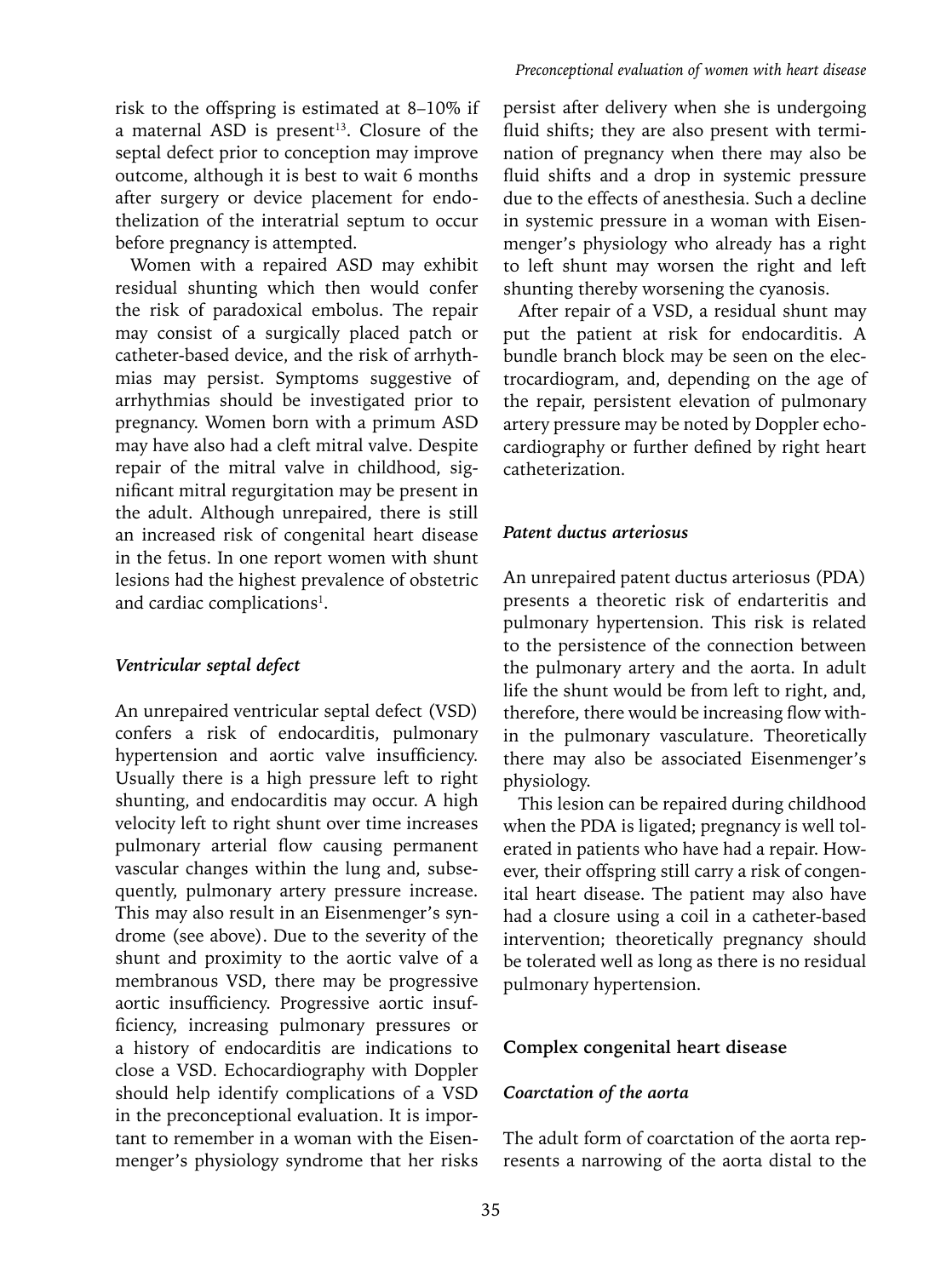left subclavian artery. This condition often is diagnosed in childhood but may only present in adulthood. If this is the case, mild coarctation of the aorta is present, and patients develop an extensive network of collateral flow to supply their lower body. Associated bicuspid aortic valve with aortic valve pathology or progressive ascending aorta dilatation may also be present and dissection is possible at the site of coarctation<sup>13</sup>.

A coarctation is either repaired or bypassed during childhood, or a stent may have been placed within the aorta. The women should be assessed prior to pregnancy because restenosis may have occurred. If so, stenting may be considered prior to pregnancy. After the stent is placed, pregnancy should be delayed approximately 6 months. Even in the absence of restenosis, the adult may experience persistent hypertension particularly with exercise. Medications for hypertension may need to be altered in anticipation of pregnancy, and the patient should be monitored closely for elevations in blood pressure and aortic root enlargement during pregnancy.

## *Tetralogy of Fallot*

Women of childbearing age with an unrepaired tetralogy of Fallot are cyanotic and pregnancy is not advised. Most women of this age will have already undergone a repair and preconceptional evaluation to look for residual abnormal hemodynamics, pulmonary valve disease, ventricular dysfunction and arrhythmia or heart block14,15. Risk of sudden death is present in this population. Severe pulmonary insufficiency after repair has been associated with right ventricular enlargement or dysfunction during pregnancy<sup>2,15</sup>. There also may be a risk of sudden death if the QRS is particularly prolonged (over 160m/s). The overall risk of fetal loss and congenital heart disease is increased, and other associated problems may be present, for example a 22q11 deletion, which is associated with the DiGeorge's syndrome. Such patients may have tetralogy of Fallot or interrupted aortic arch.

## *Ebstein's anomaly*

Women with mild forms of the Ebstein's anomaly may not have required repair prior to reaching the childbearing years but should nonetheless undergo complete evaluation. Assessment should focus on the extent of tricuspid regurgitation, the presence of cyanosis and existence of residual right ventricular dysfunction. In Ebstein's anomaly the tricuspid valve is set low into the right ventricle, so that the right ventricle becomes atrialized. Severe forms are diagnosed during childhood and repaired. After repair it is important to assess the patient for residual hemodynamic abnormalities such as tricuspid insufficiency and residual cyanosis. The tricuspid insufficiency may increase and be accompanied by right ventricular failure during pregnancy. Heart block and arrhythmias also may occur. The association of Wolff-Parkinson-White syndrome (accessory bypass tract) confers the risk of atrial arrhythmias in these patients. Fetal risks have been described, including low birth weight and fetal loss, both of which seem to be associated with maternal cyanosis. The risk of congenital heart disease in the fetus has been estimated at 6%13.

#### *Single ventricle*

Women born with a variant single ventricle variant may have undergone a variety of surgical interventions. Single ventricle variants include tricuspid artresia or double outlet right ventricle. Such individuals may have had a Glenn procedure, in which the superior vena cava flow is directed to the pulmonary artery, and a Fontan procedure, in which in the inferior vena cava flow is directed to the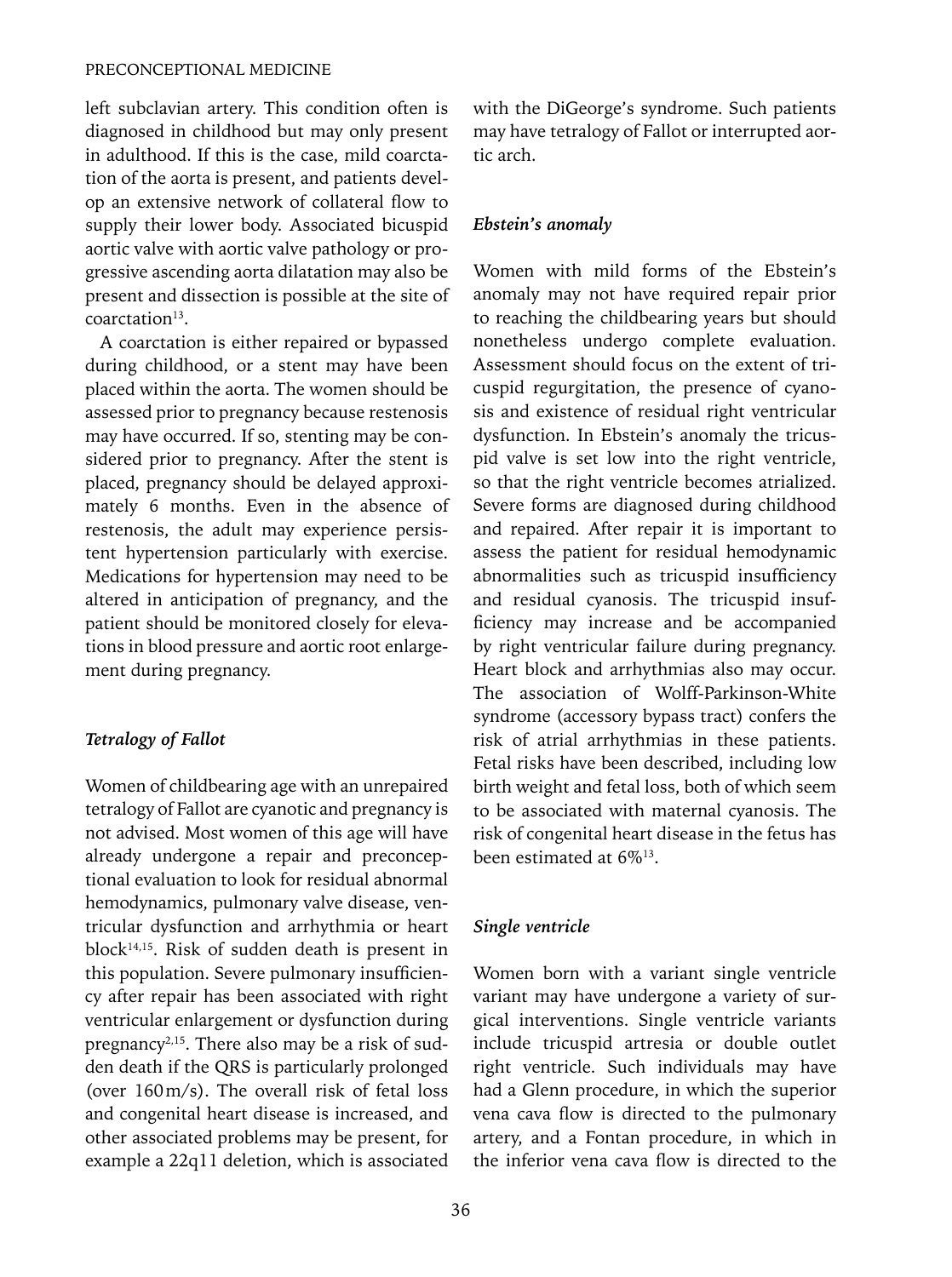pulmonary artery either outside the heart or incorporating some of the right atrium. Recent approaches have placed external conduits to the pulmonary artery, but variations of the Fontan repair are reported. All women who have had a Fontan procedure should have preconceptional evaluation<sup>13</sup>. There have been many case reports of successful pregnancies; however, there are multiple variations of the Fontan conduit<sup>15–17</sup>. Revision of the Fontan may be recommended prior to conception. Anticoagulation should be continued. Maternal risks include atrial arrhythmias and heart block. Women who have underlying ventricular dysfunction may not be able to sustain a pregnancy. They may exhibit edema and ascites if there is failure of the Fontan circuit, and both should be identified prior to pregnancy. Fetal risks include spontaneous abortion, premature birth and embryopathy, because these patients are often continued on warfarin, in addition to other medications $15-17$ .

## *D-transposition of the great vessels*

In women born with d-transposition of the great vessels, the aorta arises from the right ventricle and the pulmonary artery from the left ventricle. These women will have undergone some type of repair prior to reaching childbearing age and require full evaluation including a clinical, functional and echocardiographic evaluation to look specifically for atrioventricular (AV) valve regurgitation, atrial arrhythmia and, importantly, systemic ventricular function<sup>18</sup>. After an atrial switch procedure (Mustard/Senning), the right ventricle serves as the systemic ventricle and over time may dilate in response to the volume load<sup>19</sup>. There may be an overall decrease in systemic ventricular ejection fraction. An atrial switch (Mustard/Senning procedure) diverts the incoming flow to the appropriate ventricles: the incoming deoxygenated vena caval flow is directed by a baffle to the mitral valve of the left ventricle and thence to the pulmonary artery. At the same time, the pulmonary arterial flow is directed by another baffle to the tricuspid valve, right ventricle and aorta. Women who have had the atrial switch procedure need to be assessed for right ventricular size and function. The right ventricle is a systemic ventricle and needs to sustain the increase volume load of pregnancy. The patient may have had a Rastelli procedure in which there is a left ventricle to aorta baffle with closure of the VSD. Such individuals need to be assessed for left and right ventricular obstruction; in addition their systemic ventricular function should be assessed, although they do have a left ventricle for their systemic flow. Pregnancies after atrial switch have been described<sup>18,19</sup>. Reported risks include systemic ventricular failure and arrhythmias. Obstetric complications include premature delivery, growth retardation and thromboembolic complications<sup>19</sup>.

The more up-to-date repair is an arterial switch (Jatene procedure), in which the great vessels are actually switched and the coronary arteries reimplanted. Case reports of pregnancy after the arterial switch procedure are available. Because the coronary arteries are reimplanted, the arteries and the aorta need to be assessed. The same may be said for functional capacity prior to pregnancy.

## *L-transposition of the great vessels*

L-transposition of the great vessels may not be diagnosed until adulthood due to the associated pulmonic stenosis, VSD or congenital heart block. The right ventricle is on the left side and connected to the aorta. Having to serve as the systemic ventricle, it may fail over time. Preconceptional evaluation should assess systemic ventricular function, and the extent of AV valvular regurgitation which may worsen as pregnancy progresses<sup>20</sup>. Echocardiography is essential to assess anatomy and AV valve function. A pacemaker may have been placed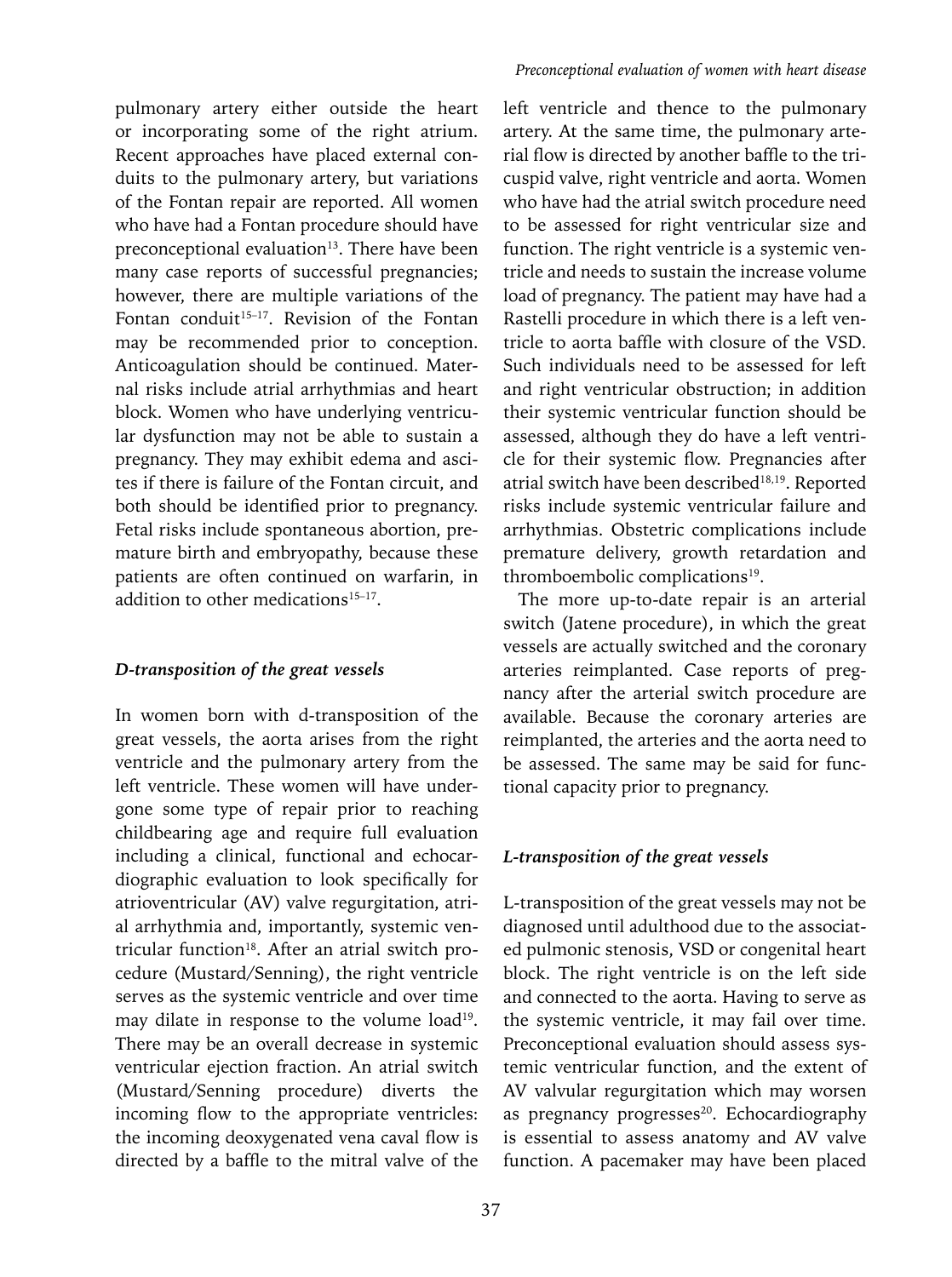#### PRECONCEPTIONAL MEDICINE

and its status requires substantiation. Magnetic resonance imaging (MRI) may be useful to evaluate anatomy. With stress testing aerobic capacity is paramount, and pregnancy is not well tolerated if aerobic capacity is less than 75% of that predicted. In a study of 60 pregnancies in 22 women, there was a 16% miscarriage rate, but no congenital heart disease was identified in the offspring. The maternal risks included congestive heart failure which was related to systemic AV valve regurgitation<sup>20</sup>.

## **Valvular lesions**

Women of childbearing age may have been born with valve disease or acquired it after a bout of rheumatic fever<sup>21</sup>. Rheumatic heart disease is less common today in the United States and Europe, but remains a problem for women of childbearing age in the Philippines, India and the Middle East. Despite its etiology, valvular heart disease may be complicated by the expected hemodynamic changes of pregnancy with increased preload and decreased afterload<sup>22</sup>. Endocarditis may recur during pregnancy resulting in further valve deterioration. Most patients with valvular heart disease should undergo preconceptional evaluation which may include stress testing to detect dynamic changes in valve function after exercise.

#### *The aortic valve*

The woman born with a bicuspid aortic valve does not have significant hemodynamic changes within the valve or may have a combination of aortic stenosis and aortic insufficiency. When severe aortic stenosis is present, pregnancy should be discouraged if the aortic valve area is less than 1.0cm<sup>2</sup>. The concern is that the volume load of pregnancy may be difficult to tolerate and increase the incidence of congestive heart failure during pregnancy<sup>23,24</sup>. Pregnancy should be avoided and valve repair

considered if the woman develops dyspnea, syncope or angina. It may be best to proceed with valvular repair in anticipation of pregnancy.

#### *Aortic insufficiency*

Aortic insufficiency is often well tolerated in the adult patient. It is important, however, to assess the degree of ventricular dilatation; if the ventricle is quite dilated and/or the patient is symptomatic, intervention prior to pregnancy is advisable. It is interesting to note that valve regurgitation may actually decrease during the course of a pregnancy, because of the natural afterload reduction that occurs. If ventricular function and dimensions are normal, on the other hand, pregnancy is usually well tolerated<sup>22</sup>.

A bicuspid aortic valve, may be associated with the aortic enlargement which needs to be assessed prior to and during pregnancy. If enlargement is present, beta blockade may protect the aorta from enlargement as seen in the setting of Marfan syndrome. During pregnancy changes may occur within the media of the vessel wall that promote aortic enlargement<sup>25</sup>. Pregnancy should be discouraged in the woman with Marfan syndrome who has an aortic root dimension greater than 4cm. If a woman with aortic dilatation becomes pregnant she should be maintained on beta blockers. The aortic root dimension should be monitored by echocardiography during the course of the pregnancy because of a theoretic risk of aortic enlargement. In addition, patients may not be able to tolerate the prolonged Valsalva maneuver which may occur during the pushing of the second stage of labor, as there may be strain on the aortic wall.

#### *Supraventricular aortic stenosis*

Supraventricular aortic stenosis is often associated with William's syndrome and may be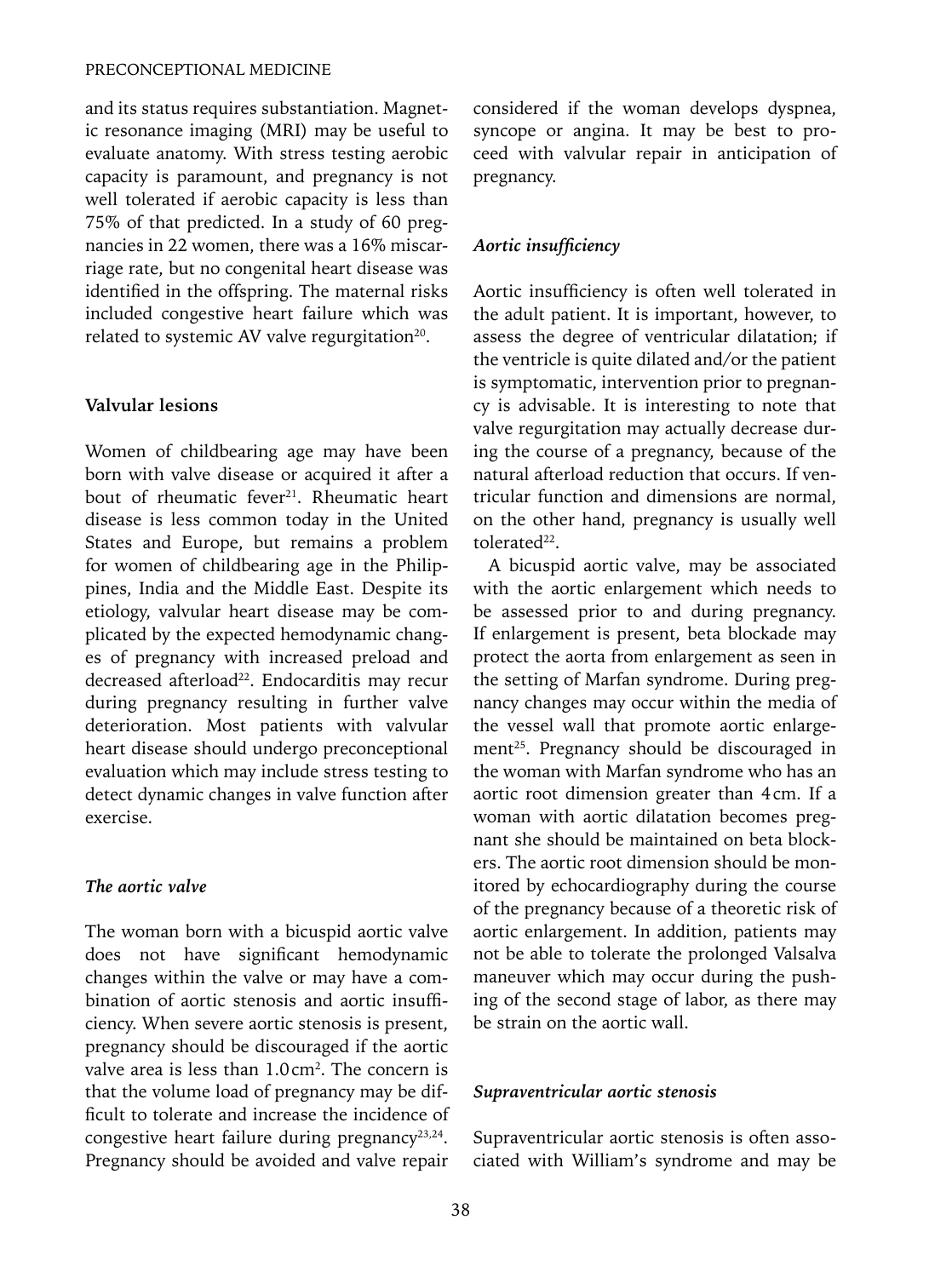#### *Pulmonic valve*

The pulmonary valve is often involved in complex congenital heart disease. The patient may also present with isolated pulmonic valve stenosis or insufficiency. Pregnancy is usually well tolerated if pulmonic valve stenosis is mild to moderate. If severe, on the other hand, a valvotomy should be considered prior to pregnancy<sup>22</sup>. This catheter-based procedure relieves significant gradients across the valve and thereby makes the patient a better candidate for pregnancy. It must to be remembered, however, that even with right ventricular outflow obstruction the right ventricle is going to increase in volume during the pregnancy; this may not be well tolerated and theoretically could result in tricuspid regurgitation.

#### *Pulmonic insufficiency*

Pulmonic insufficiency is an isolated finding; it is often well tolerated but becomes more complicated if it appears following complex congenital heart surgery such as that for tetralogy of Fallot. The outcome of pregnancy may be determined by right ventricular size and function. Right ventricular function may be identified by stress testing to assess right ventricular reserve with exercise. With severe pulmonary insufficiency, the right ventricle is impaired either at rest and/or with exercise, so much so that there may be an indication to replace the valve with a homograft to permit a less potentially complicated pregnancy.

## *Mitral valve*

Mitral valve stenosis is usually rheumatic in origin. The major risks of mitral stenosis

include pulmonary edema, atrial thrombus and embolic atrial fibrillation. In the presence of atrial fibrillation, congestive heart failure may result with the loss of atrial 'kick'. This circumstance may be accentuated during pregnancy or if the patient is already volume overloaded. It is therefore important to identify mitral stenosis prior to pregnancy. As a woman with mitral stenosis develops atrial fibrillation or becomes hypercoaguable, she may develop thrombi in the left atrium and be at risk for thromboembolic complications<sup>21,26</sup>. This patient needs to be followed closely during pregnancy for changes in rhythm and/or fluid overload. Valve repair may be indicated prior to pregnancy. Percutaneous balloon valvotomy has been used during pregnancy when congestive heart failure develops. Prior valve replacement with a mechanical prosthesis creates potential problems with regard to anticoagulation. Several strategies are available for heparin and warfarin anticoagulation $27-30$ .

## *Mitral insufficiency*

This problem is usually well tolerated during pregnancy; with the natural afterload that occurs with vasodilatation, it may actually decrease. Mitral insufficiency may be seen after ASD repair, because primum ASD may be associated with a cleft mitral valve. In view of the fact that a cleft mitral valve may have been repaired during childhood but, as an adult, residual mitral regurgitation may be present, it is important to look for this prior to pregnancy. If mitral regurgitation is severe, the patient may benefit from valve repair prior to pregnancy.

## *Tricuspid valve*

Tricuspid stenosis is most often identified during childhood, and patients undergo repair (discussed below). Tricuspid valve insufficiency is often well tolerated during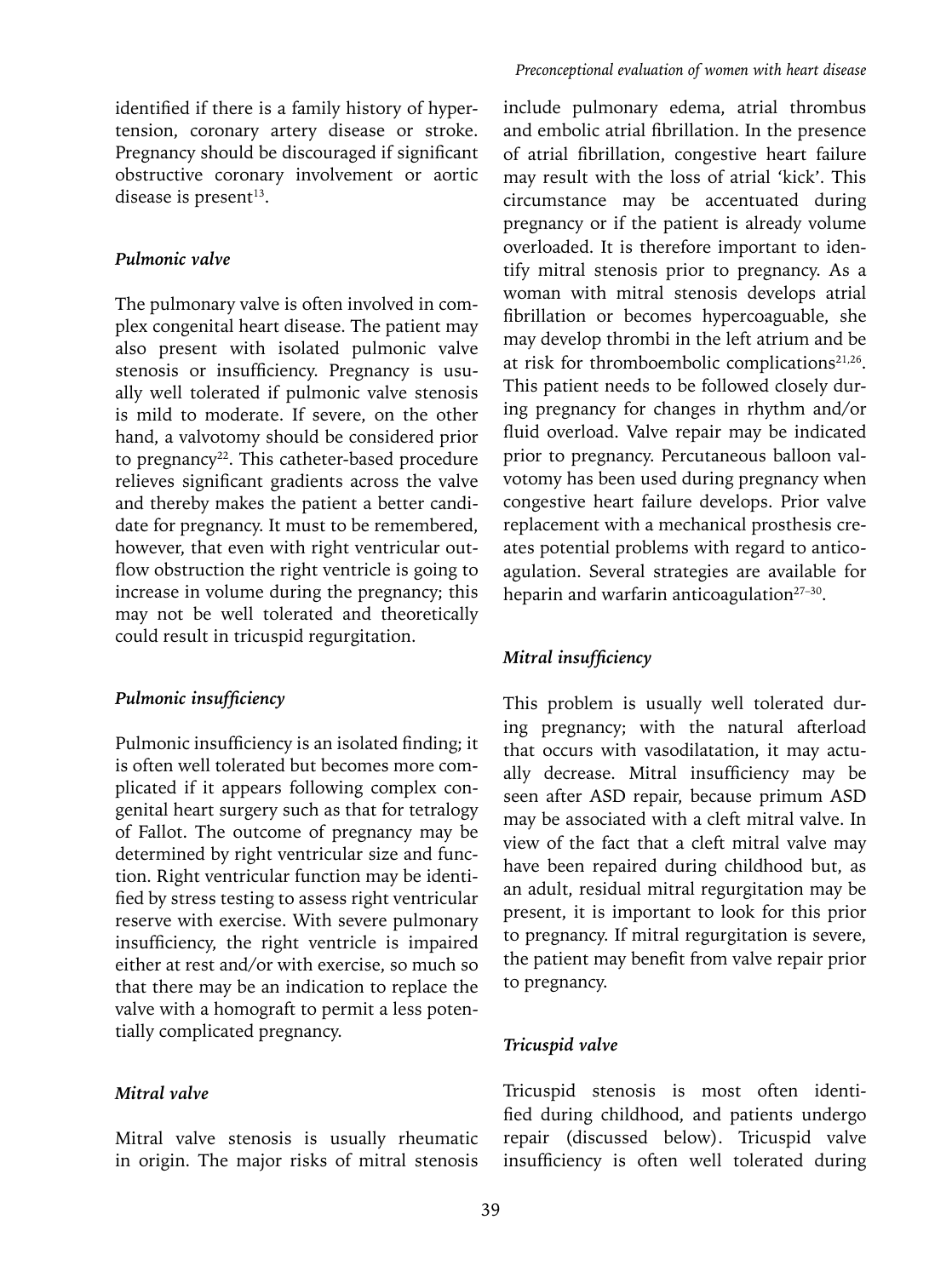pregnancy, although it may increase with the hemodynamic changes of increased volume.

### **AORTIC DISEASE**

#### **Marfan syndrome**

Marfan syndrome is characterized by cardiac involvement, including progressive aortic dilatation and mitral valve regurgitation. In women with aortic dilatation, aortic dissection and rupture may occur in pregnancy, particularly if the aorta is 40mm or greater in diameter31–36. Aortic dissection/rupture can occur at anytime during the third trimester when there also may be a worsening of mitral regurgitation. The autosomal dominance of Marfan syndrome itself presents a risk to the fetus. The patient needs to be followed during pregnancy with echocardiography to assess the valves and aortic root. Beta blockade should be continued, but only metoprolol is recommended during pregnancy (Table 3). Women on losartan should be changed to a beta blocker prior to conception.

## **ARRHYTHMIAS**

Women of childbearing age may have a history of a prior arrhythmia<sup>37,38</sup>. This may occur in the absence of structural heart disease but is common in women with congenital heart disease<sup>39</sup>. Recurrence risks in pregnancy vary greatly depending on the arrhythmia. Recurrence risks for supraventricular tachycardias have been estimated at 50%, atrial fibrillation or flutter 52% and ventricular tachycardia 27%37. Adverse fetal events have been associated with antipartum arrhythmias.

Superventricular tachycardia may occur in the absence of structural heart disease, but in one study 53% of patients had underlying heart disease<sup>37,40</sup>. Tachycardia may be atrial or superventricular, and patients may already be on medications during pregnancy. If the patient has been relatively asymptomatic, a trial off mediation could be implemented during the first trimester; however, if the superventricular episodes have been at rather fast rates, ablation prior to pregnancy should be a consideration. It is possible that the superventricular tachycardia could recur with pregnancy with rapid rates and require additional medical therapy which could be problematic<sup>11,12,41</sup>. Wolff-Parkinson-White syndrome is associated with superventricular tachycardia, and it has been recommended that those patients should either continue their medications or consider ablation prior to pregnancy<sup>38</sup>. Atrial fibrillation and flutter is usually associated with underlying structural heart disease. Patients may require anticoagulation that needs to be continued at low dose throughout the pregnancy. During the first trimester patients should be changed to heparin. In the setting of atrial fibrillation during pregnancy, 96% of patients present with underlying structural heart disease<sup>37</sup>.

Ventricular arrhythmias may also have occurred prior to pregnancy. This may occur in the setting of a structurally normal heart; although in one study in women with pre-existing ventricular tachycardia, 55% had underlying structural heart disease<sup>37,42</sup>. This condition may require continued therapy throughout the pregnancy. If an automatic implantable defibrillator is present, antiarrhythmic medication is necessary to prevent the device from firing<sup>11,12,41</sup>. In a recent study treatment of prolonged QT syndrome with beta blockade was found to decrease cardiac events (ventricular arrhythmias) in the postpartum period for up to 9 months $43$ .

#### **MYOCARDIAL DISEASE**

Women of childbearing age may have acquired myocardial disease. Depending upon the type of myocardial disease, pregnancy may be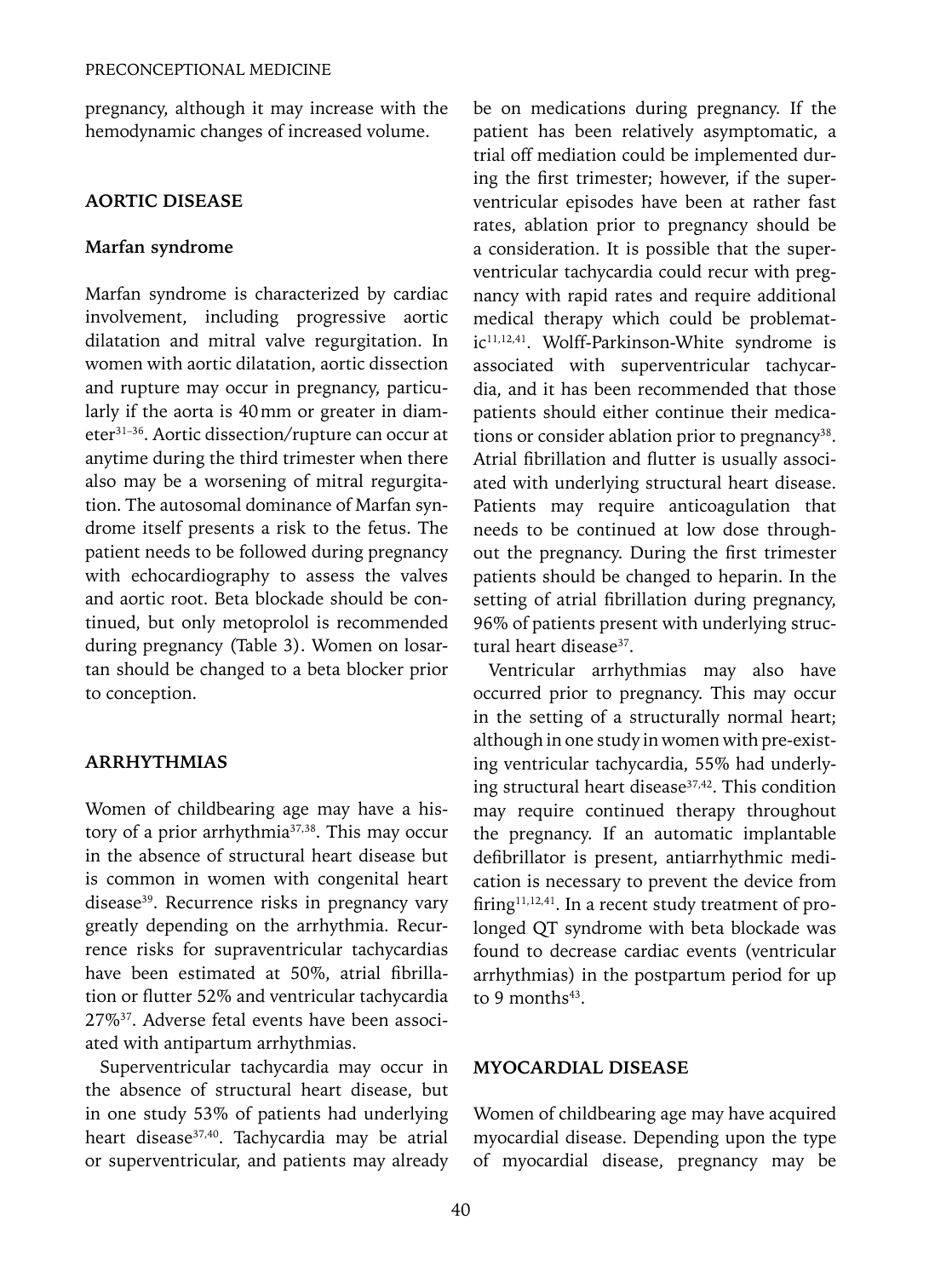contraindicated. For example, if systolic dysfunction is present and the ejection fraction is less than  $40\%$ , pregnancy is contraindicated $44$ . All women who have underlying myocardial dysfunction require a full evaluation prior to pregnancy. This may include stress testing to assess functional ventricular reserve. Evaluation may be performed off medication, as the medication would optimally be best withheld in the first trimester in pregnancy. Medication could then be resumed later in pregnancy, but certain medications often used to treat women with myocardial disease may be contraindicated during pregnancy.

#### **CORONARY ARTERY DISEASE**

Atherosclerotic coronary artery disease is rare in women of childbearing age, except perhaps for female diabetics or those with familial hypercholesterolemia. Little current information is available regarding the preconceptional evaluation of women with coronary disease. Regardless, it is important to rule out active or potentially active coronary lesions and to ensure that the woman has normal ventricular function both at rest and with exercise<sup>45</sup>. It is also important to document the absence of ischemia during exercise. With these conditions met, pregnancy can take place with very careful monitoring throughout. For women who have had prior stenting, aspirin may be continued during pregnancy, although there is a risk of early ductal closure. Plavix has not been widely used during pregnancy and may be problematic.

#### **DILATED CARDIOMYOPATHY**

A woman of childbearing age may have a dilated cardiomyopathy due to a prior viral illness or to a prior pregnancy. In the setting of a dilated cardiomyopathy with reduced ejection fraction, pregnancy is contraindicated. However, it becomes more controversial if a woman has

recovered from pregnancy followed by a peripartum cardiomyopathy<sup>44</sup>. If her ejection fraction remains reduced, she has a risk of clinical deterioration and death<sup>44</sup>. It is important to observe cardiac reserve, preferably off medication, with stress echocardiography. If a patient has not recovered from a peripartum cardiomyopathy, she remains at risk for recurrence and further deterioration<sup>46</sup>. Women who have received anthrocyclin therapy and/or radiation to the chest for childhood malignancies may have a cardiomyopathy as an adult. In a woman with this history, it is important to evaluate ventricular function and reserve very carefully prior to pregnancy using stress echocardiography. There may also be an underlying radiation induced vasculitis. There have been case reports of pregnancy after cardiac transplantation, at times occurring after peripartum cardiomyopathy. In addition to ventricular function, immunosuppressive medications and their potentially harmful effects on the fetus need to be considered<sup>47,48</sup>.

#### **HYPERTROPHIC CARDIOMYOPATHY**

It is rare that a woman with hypertrophic cardiomyopathy develops heart failure with pregnancy. Symptoms occurring during pregnancy usually occur in women who have experienced symptoms prior to pregnancy, and pregnancy is often well tolerated<sup>49</sup>. In one study there were no increased arrhythmia rates in pregnancy compared to a non-pregnant control with hypertrophic cardiomyopathy. On the other hand, congestive heart failure has been described in women with hypertrophic cardiomyopathy, particularly in women who have a family history of hypertrophic cardiomyopathy<sup>50</sup>.

## **RISKS TO FETUS**

Risks to the fetus include prematurity, low birth weight and an increased risk of congenital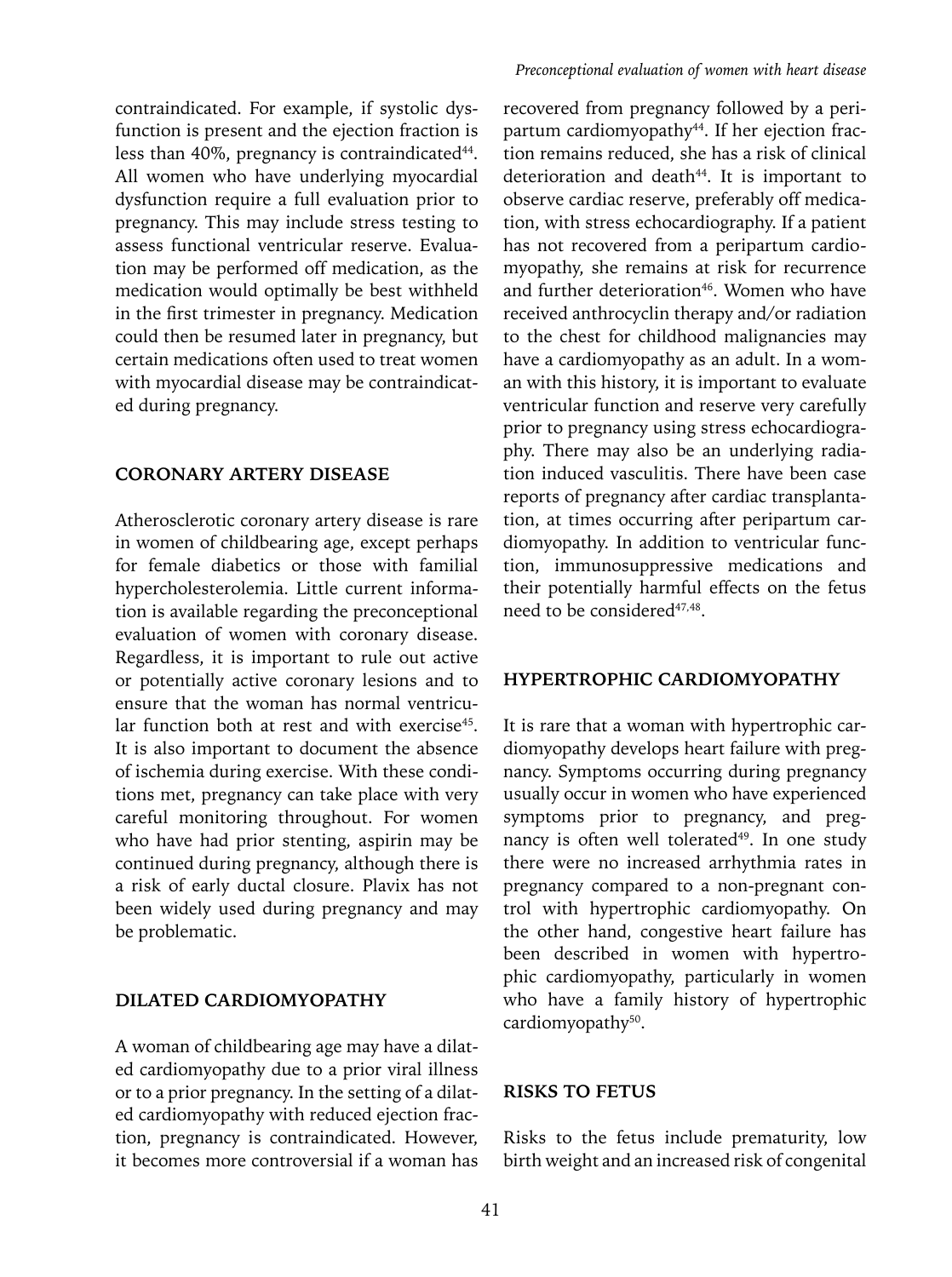heart disease. The overall risk of congenital heart disease probably ranges between 4 and 10%10. The risk of congenital heart disease is higher if there is maternal or paternal outflow tract lesions such as aortic stenosis or coarctation of the aorta.

The preconceptional evaluation should begin with a very careful history to identify current symptoms or problems which could denote cardiac dysfunction. A complete history of prior surgeries must be obtained and the sequelae of such surgeries documented in detail. Next, a complete medication history is required to identify medications that need to be changed in anticipation of conception or to be withheld for the first 13 weeks when organ development is occurring. The issue of coumadin therapy and risk of embryopathy in the first trimester is complex and described elsewhere.

Family history is important to identify members of the family with congenital heart disease or a history of sudden death. It is important to understand the patient's level of activity in the course of her normal day. The ability to exercise and the type of exercise performed should be documented to provide an overall understanding of the functional capacity and how pregnancy may be tolerated. Medical problems that would affect the patient's cardiac status during pregnancy should be identified and treated, including as anemia, thyroid disease, smoking, alcohol abuse and illicit drug use4 . Advanced maternal age may play a role with respect to coronary artery and cardiomyopathy risk.

Appropriate diagnostic testing is necessary as part of the preconceptional evaluation, and recommendations are summarized in Table 4. Electrocardiographic testing includes a 12-lead electrocardiogram or arrhythmia monitoring with a Holter monitor for brief periods of time or an event monitor. Echocardiography is important to identify the structure of the heart, valvular disease and shunt lesions, which can be further identified by contrast bubble studies. Echocardiography combined with stress testing is useful to assess functional reserve. Cardiopulmonary testing may be performed to assess aerobic threshold. Cardiac catheterization may be indicated to better define pulmonary pressures prior to pregnancy

|                             | Testing modalities |            |     |      |            |             |        |
|-----------------------------|--------------------|------------|-----|------|------------|-------------|--------|
| Lesion                      | Exam               | <b>CXR</b> | ECG | Echo | <b>MRI</b> | Stress test | Holter |
| ASD                         |                    |            |     |      |            |             |        |
| <b>VSD</b>                  |                    |            |     |      |            |             |        |
| Aortic stenosis             |                    |            |     |      |            |             |        |
| Coarctation of aorta        |                    |            |     |      |            |             |        |
| Tetralogy of Fallot         |                    |            |     |      |            |             |        |
| TGA – arterial switch       |                    |            |     |      |            |             |        |
| TGA - atrial switch         |                    |            |     |      |            |             |        |
| Fontan                      |                    |            |     |      |            |             |        |
| Ebstein's anomaly           |                    |            |     |      |            |             |        |
| Dilated cardiomyopathy      |                    |            |     |      |            |             |        |
| Hypertrophic cardiomyopathy |                    |            |     |      |            |             |        |

**Table 4** The preconceptional evaluation for common cardiac lesions

CXR, chest X ray; ECG, electrocardiogram; Echo, echocardiogram; MRI, magnetic resonance imaging; ASD, atrial septal defect; VSD, ventricular septal defect; TGA, transposition of great arteries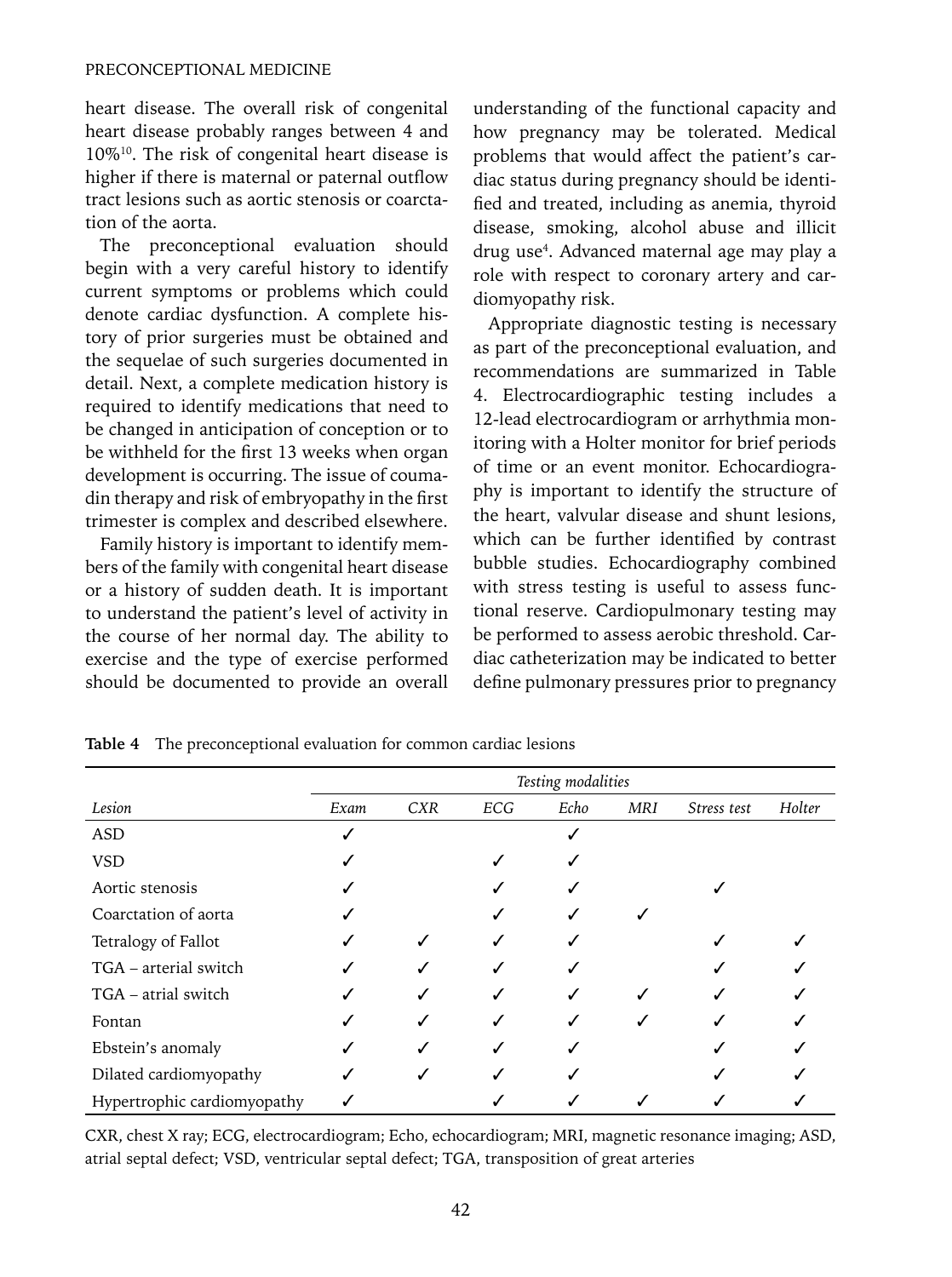and to identify a woman who may benefit from a catheter-based intervention.

## **Counseling the patient and her family**

A total risk assessment needs to be formulated, depending on the nature of the cardiac lesion. This risk assessment may include a complete preconceptional evaluation to look for potential problems that may require attention prior to becoming pregnant. Medications may need to be altered in anticipation of pregnancy and interventions may need to be performed.

The potential risks of pregnancy, labor and delivery should be discussed with the patient and her family in the preconceptional evaluation. The frequency and monitoring of the tests that will be used to follow the patient should also be discussed. For example, that the patient may require hemodynamic monitoring for 24–28 hours after delivery in an intensive care setting to assess volume shifts should be discussed. The patient should understand that she may be physically separated from her child during that time. Other potential considerations at the time of labor and delivery can also be discussed, but not all complications can be fully anticipated.

In higher risk women, subsequent pregnancies also require full evaluation. It cannot be assumed that because a woman has had a successful pregnancy that her next will be equally uncomplicated. Full and complete evaluation must be undertaken prior to every pregnancy; and this discussion also should include the instruction to prevent pregnancy during the time of evaluation and intervention.

#### **References**

- 1. Ford AA, Wylie BJ, Waksmonski CA, *et al*. Maternal congenital cardiac disease. *Obstet Gynecol* 2005;112:828–33
- 2. Khairy P, Ouyang DW, Fernandes SM, *et al*. Pregnancy outcomes in women

with congenital heart disease. *Circulation* 2006;113:517–24

- 3. Drenthen W, Pieper PG, Roos-Hesselink JW, *et al*. Outcome of Pregnancy in Women with congenital heart disease. *J Am Coll Cardiol*  2007;24:2303–11
- 4. Sermer M, Colman J, Siu S. Pregnancy complicated by heart disease; a review of Canadian experience. *J Obstet Gynaecol* 2003;5:540–4
- 5. Oakley C, Child A, Jung B, *et al*. Expert consensus document on management of cardiovascular diseases during pregnancy. *Eur Heart J* 2003;24:761–81
- 6. Avila WS, Rossi EG, Ramires JA, *et al.*  Pregnancy in patients with heart disease: experience with 1,000 cases. *Clin Cardiol*  2003;26:135–42
- 7. Curtis SL, Marsden-Williams J, Sullivan C, *et al.* Current trends in the management of heart disease in pregnancy. *Int J Cardiol*  2009;133:62–9
- 8. Siu SC, Sermer M, Colman JM, *et al.* Prospective multicenter study of pregnancy outcomes in women with heart disease. *Circulation* 2001;104:515–21
- 9. Uebing A, Arvanitis P, Li W, *et al*. Effect of pregnancy on clinical status and ventricular function in women with heart disease. *Int J Cardiol* 2009 [epub ahead of print]
- 10. Siu SC, Comlan JM, Sorenson S, *et al*. Adverse neonatal and cardiac outcomes are more common in pregnant women with cardiac disease. *Circulation* 2002;105:2179–84
- 11. Qasqas SA, McPherson C, Frishman WH, *et al*. Cardiovascular pharmacotherapeutic considerations during pregnancy and lactation. *Cardiol Rev* 2004;12:240–61
- 12. Qasqas SA, McPherson C, Frishman WH, *et al.* Cardiovascular pharmacotherapeutic considerations during pregnancy and lactation. *Cardiol Rev* 2004;12:201–21
- 13. Warnes CA, Williams RG, Bashore TM, *et al*. ACC/AHA 2008 Guidelines for the Management of Adults with Congenital Heart Disease. *J Am Coll Cardiol* 2008;57:2–246
- 14. Niwa K, Tateno S, Akagi T, *et al.* Arrhythmia and reduced heart rate variability during pregnancy in women with congenital heart disease and previous reparative surgery. *Int J Cardiol* 2007;122:143–8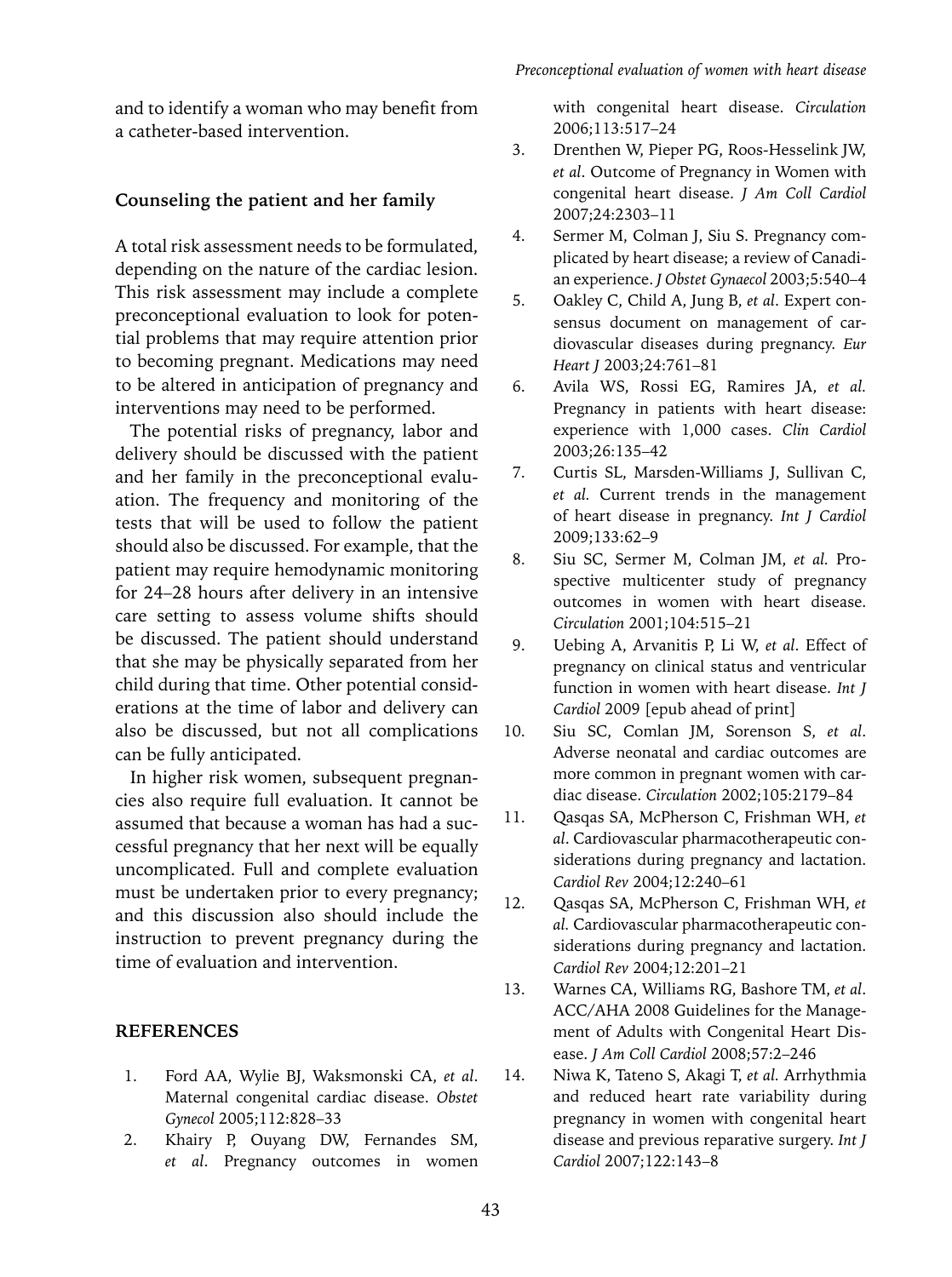- 15. Meijer JM, Pieper PG, Drenthan W, *et al.* Pregnancy, fertility and recurrence risk in corrected tetralogy of Fallot. *Heart* 2005;91:801–5
- 16. Drenthan W, Pieper PG, van der Tuuk K, *et al.* Fertility, pregnancy, and delivery in women after biventricular repair for double outlet right ventricle. *Cardiology* 2008;109:105–9
- 17. Canobbio MM, Mair DD, van der Velde M, *et al*. Pregnancy outcomes after the Fontan repair. *J Am Coll Cardiol* 1996;28:763–7
- 18. Canobbio MM, Morris CD, Graham TP, *et al.* Pregnancy outcomes after atrial repair for transposition of the great arteries. *Am J Cardiol* 2006;98:668–72
- 19. Drenthen W, Pieper PG, Ploeg M, *et al*. Risk of complication during pregnancy after Senning or Mustard (atrial) repair of complete transposition of the great arteries. *Eur Heart J* 2005;26:2588–95
- 20. Connolly HM, Grogan M, Warnes CA, *et al.* Pregnancy among women with congenitally corrected transposition of great arteries. *J Am Coll Cardiol* 1999;33:1692–5
- 21. Elkayam U, Bitar D. Valvular heart disease and pregnancy Par 1: Native valves. *J Am Coll Cardiol* 2005;46:223–30
- 22. Lin JH, Ling WW, Liang AJ. Pregnancy outcome in women with rheumatic heart disease. *Chin J Obstet Gynecol* 2007;42:315–9
- 23. Yap SC, Drenthan W, Pieper PG, *et al.* Risk of complications during pregnancy in women with congenital aortic stenosis. *Int J Cardiol*  2008;126:240–6
- 24. Silversides CK, Colman JM, Sermer M, *et al.*  Early and intermediate-term outcomes of pregnancy with congenital aortic stenosis. *Am J Cardiol* 2003;91:1386–9
- 25. Immer FF, Bansi AG, Immer-Bansi AS, *et al.*  Aortic dissection in pregnancy: Analysis of risk factors and outcome. *Ann Thorac Surg*  2003;76:309–14
- 26. Silversides CD, Colman JM, Sermer M, *et al.* Cardiac risk in pregnant women with rheumatic mitral stenosis. *Am J Cardiol*  2003;91:1382–5
- 27. Srivastava AR, Modi P, Sahi S, *et al.* Anticoagulation for pregnancy patients with mechanical heart valves. *Ann Card Anaesth*  2007;10:95–107
- 28. Ginsberg JS, Chan WS, Bates SM, *et al.*  Anticoagulation of pregnant women with mechanical heart valves. *Arch Intern Med*  2003;163:694–8
- 29. Plesinac SD, Darko PV, Pilic IZ, *et al.* Anticoagulation therapy during pregnancy of patients with artificial heart valves: fetomaternal outcomes. *Arch Gynecol Obstet*  2006;274:141–5
- 30. Kim BJ, An SJ, Shim SS, *et al.* Pregnancy outcomes in women with mechanical heart valves. *J Reprod Med* 2006;51:649–54
- 31. Pyeritz RE. Maternal and fetal complications of pregnancy in the Marfans syndrome. *Am J Med* 1981;71:784–90
- 32. Meijboom LJ, Vos FE, Timmermans J, *et al.* Pregnancy and aortic root growth in the Marfan syndrome: A prospective study. *Eur Heart J* 2005;26:914–20
- 33. Pacini L, Digne F, Boumendil A, *et al.* Maternal complication of pregnancy in Marfan syndrome. *Int J Cardiol* 2008 [epub ahead of print]
- 34. Meijboom LJ, Drenthen W, Pieper PG, *et al*. Obstetric complications in Marfan syndrome. *Int J Cardiol* 2006;110:53–9
- 35. Goland S, Elkayam U. Cardiovascular problems in pregnant women with Marfan syndrome. *Circulation* 2009;119:619–23
- 36. Rahman J, Rahman FZ, Rahman W, *et al.* Obstetic and gynecologic complications in women with Marfan syndrome. *J Reprod Med*  2003;48:723–8
- 37. Silversides CK, Harris L, Haberer K, *et al.*  Recurrence rates of arrhythmias during pregnancy with previous tachycardia and impact on fetal and neonatal outcomes. *Am J Cardiol* 2006;97:1206–12
- 38. Ferrer S, Colombo BM, Ragni N. Maternal arrhythmias during pregnancy. *Arch Gynecol Obstet* 2004;269:244–53
- 39. Tateno S, Niwa K, Nakazawa M, *et al.*  Arrhythmia and conduction disturbances in patients with congenital heart disease during pregnancy. *Circ J* 2003;67:992–7
- 40. Robins K, Lyons G. Supraventricular tachycardia in pregnancy. *Br J Anaesth* 2004;92:140–3